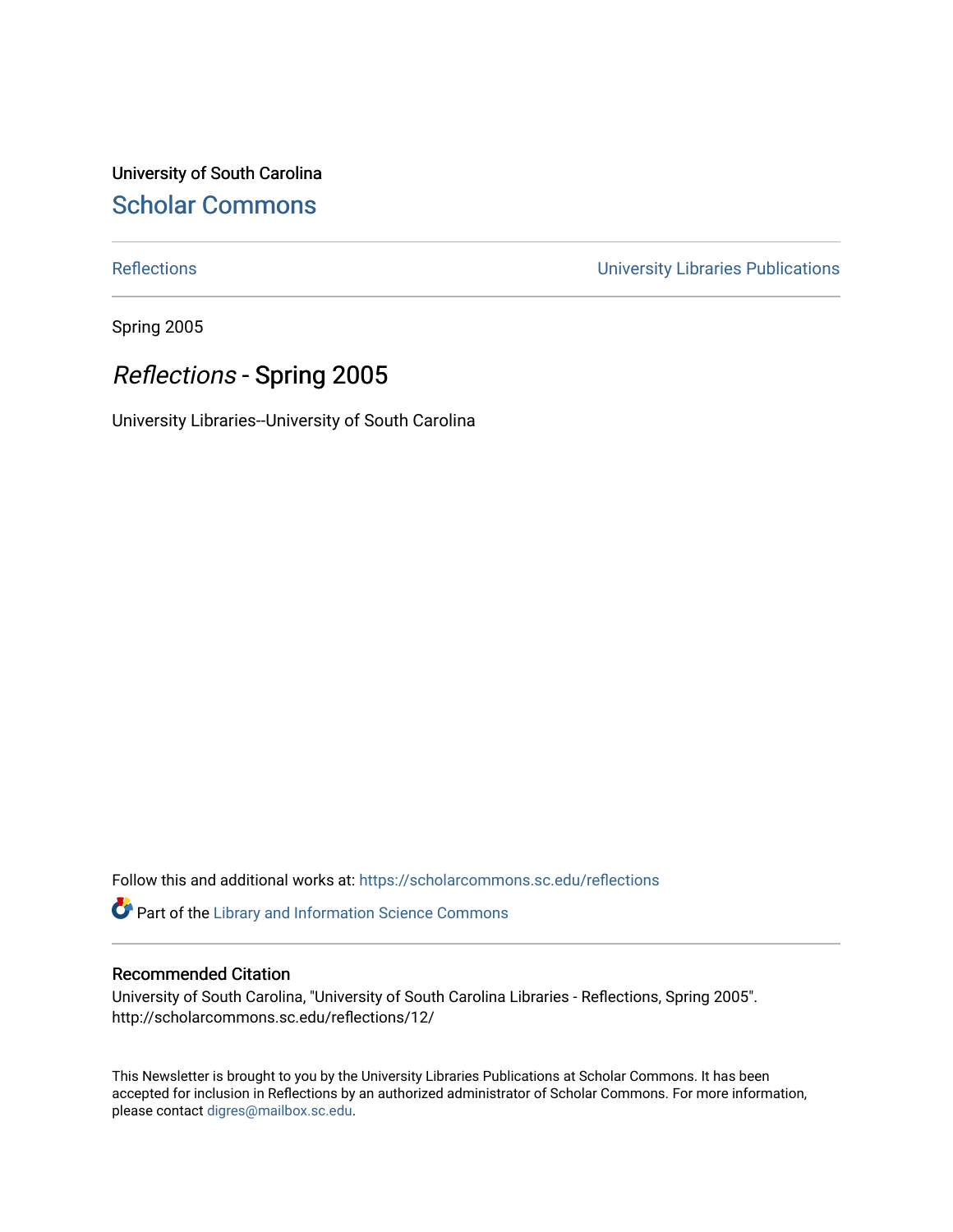

**UNIVERSITY**

#### **LIBRARIES**

# REFLECTIONS

#### **University of South Carolina, Columbia, S.C. Spring 2005**

# **Thomas Cooper Library Special Collections Wings Project Expands**

A project to house special collections holdings in new wings on either side of the Thomas Cooper Library (TCL) has been expanded to include space not only for the Rare Books and Special Collections holdings from the Cooper library, but for the Modern Political Collections as well. Construction is expected to begin in summer 2006, with completion in the summer of 2008.

The wing on the east side of the building (near the Russell House) will provide a 40,000-square-foot facility for TCL's Rare Books and Special Collections. State-ofthe-art facilities to house the University's extraordinary collections will be a central part of this wing, together with space for staff, researchers, instruction, exhibits, and programs. A total of \$8 million of the \$10 million needed for this wing has already been committed.

A 32,000-square-foot wing will be built on the west side of the present build-



*Thomas Cooper Library will be expanded to provide new space for Rare Books and Special Collections and Modern Political Collections.*

ing (near Sumter Street) at an estimated cost of \$8 million. This wing will house the South Caroliniana Library's Modern Political Collections and will support political, public policy, and other research. In addition to providing space to house the collections, the facility will have exhibit and research areas as well as facilities for public programs. Exhibits will focus on the political history of South Carolina and should be of interest to many groups ranging from school children to academic researchers. Sufficient funds are in hand to construct this wing.

A campaign to raise the remaining construction funds will be coordinated with a "bricks and mortar" grant application to the Kresge Foundation for about \$1 million. If the project achieves LEEDS certification as a "green," or energy efficient, building, Kresge will provide an additional matching grant of \$150,000.

A feasibility study for the expansion project was completed in 2002, and a program review and final design are now underway. The University Board of Trustees has approved construction of the wings and the architectural firm Watson Tate Savory has been hired for the project.

# **USC Libraries Choose New Integrated Library Service**

By the start of the fall 2005 semester, USC faculty and students will have access to a more powerful research tool designed to serve both novice and expert searchers. In conjunction with the Partnership Among South Carolina Libraries (PASCAL), the University Libraries have selected Innovative Interfaces, Inc., to provide Millennium software and other products for a new integrated library system (ILS). The system, which will be installed in phases between now and the end of the summer, will replace the NOTIS system, which has been in operation at USC since 1988.

The library catalog is the public face of an ILS while the system's management sections operate such functions as acquisitions, cataloging, and circulation. Library users will have more search capabilities at their fingertips and will find greater integration of the library's print collections, digital resources, and online services.

"Innovative Interfaces' software is very user-oriented," said Marilee Birchfield, reference librarian and ILS implementation coordinator. "The software anticipates common search mistakes and either ignores user errors (such as entering an initial

article in a title search) or offers alternative strategies. Search options will be more obvious. Library users won't have to know codes in order to do sophisticated searches. In our current catalog, a person has to know to type in 'v.gmd.' to restrict a search to videos. In the new catalog, people will use pull-down menus to limit searches. In addition, USC faculty, staff, and students will be able to save search strategies and be alerted to new materials as they are added to the collection," explained Birchfield.

The new ILS goes beyond the library catalog. With a product called MetaFind,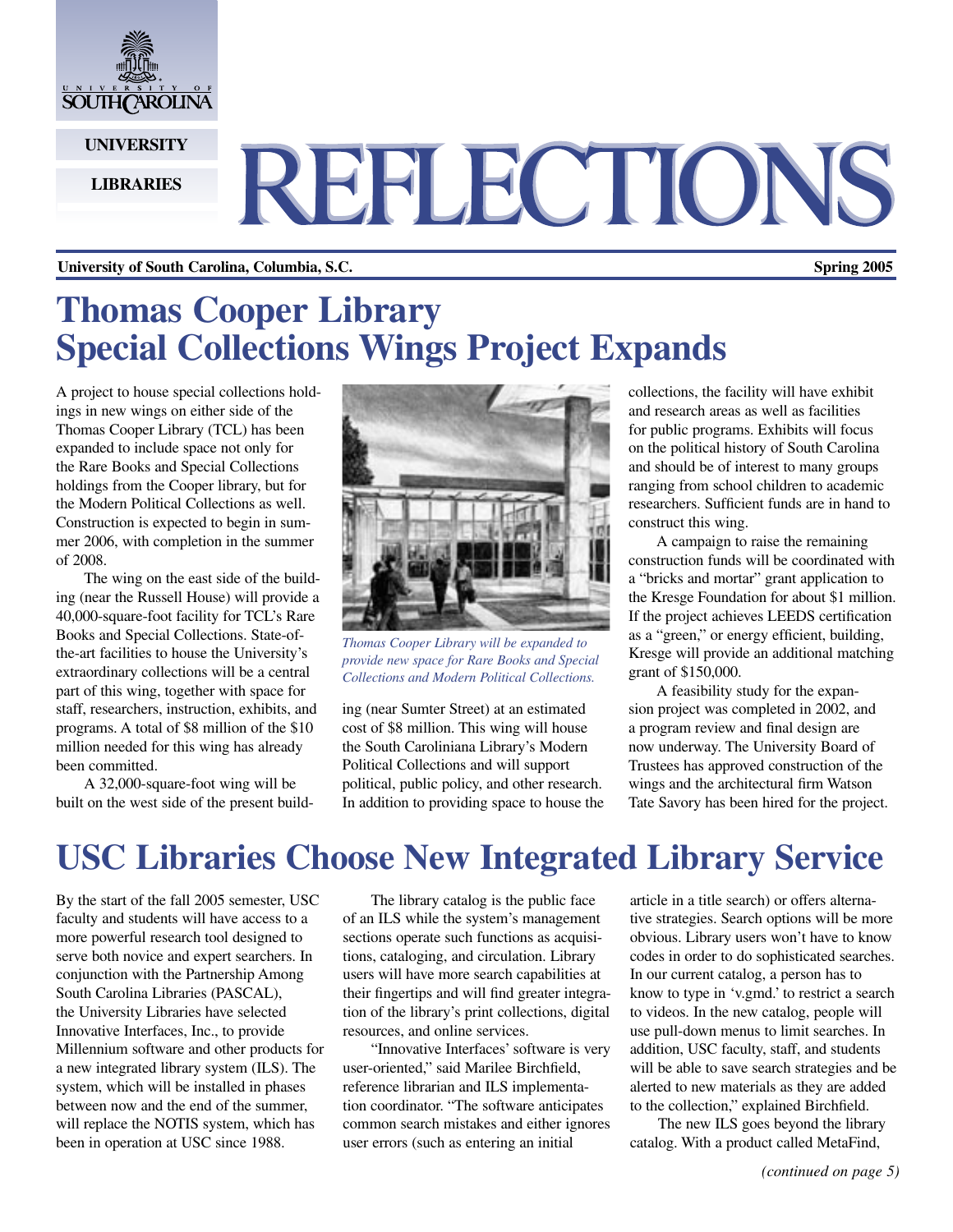### **New Music Library Special Collections Room**



*The new Music Library Special Collections Room (306C in the School of Music) houses the library's rare materials and includes an area for conservation of books and scores.*

### **Library 100: A New Information Literacy Course**

Forty students are enrolled this semester in Library 100, the new one-credit-hour information literacy course offered by the reference department at Thomas Cooper Library. This class introduces students to the methods and ethics of information research.

Special emphasis is placed on analyzing and exploring information needs of students. They determine the type and amount of information they need to successfully complete a research project, articulate a search strategy, and refine it, if necessary. Secondly, students learn about various Web browsers and search engines. Students learn to search effectively and efficiently by using appropriate thesauri, help screens, and other tools; they also formulate optional search strategies, terms, and concepts. Finally, students learn appropriate criteria to critically evaluate information for relevancy, accuracy, authority, objectivity, and currency.

# **Exhibits at Thomas Cooper Library**

### **John Masefield**

The first exhibition from the G. Ross Roy Collection of John Masefield, which was donated by Professor Roy in 1999, was on display at TCL from January through March.

John Masefield (1878–1967), now best known for his sea poems *Salt-Water Ballads* and his narrative poem *The Everlasting Mercy*, was a dominant figure in early-20th-century British poetry and was poet laureate from 1930 until his death.

The exhibition featured items about Masefield's boyhood as a merchant navy cadet and as an apprentice on a sailing clipper, through his late teens in America, working in a Yonkers carpet factory, his friendship with Yeats and others in London in the late 1890s, his early success as a professional writer, the revolutionary impact of his poetry just before World War I, his wartime reporting and lecture tours in America, and the long decades of productivity and public recognition that followed.

Highlights of the exhibition included a copy in Masefield's own hand of his best-known poem, "Sea Fever" ("I must go down to the seas again"), and a number of small watercolor sketches of sailing ships or other scenes that he painted in inscribed copies of his books.

#### **Henry William Ravenel**

An exhibit featuring S.C. botanist Henry William Ravenel (1814–1887) will be on display at TCL through the end of April.

The exhibit features samples from the Ravenel collection of botanical specimens (herbarium), which are cared for by the Department of Biological Sciences, together with material from the Ravenel diaries and manuscripts and some of the important botanical books that were in the library of South Carolina College while Ravenel was a student, from 1829 to 1832.

The exhibit is a collaborative venture between the library's Department of Rare Books and Special Collections, the South Caroliniana Library's Manuscripts Division, and the Department of Biological Sciences' A.C. Moore Herbarium.

### **Ralph Waldo Emerson**

A selection of materials about Ralph Waldo Emerson from the Joel Myerson

A few of the "mini lectures" designed to improve students' research and information literacy skills include: what research is, plagiarism and academic dishonesty, evaluating Web resources, finding local information, finding statistics and government information, and locating primary and secondary materials. Students get hands-on experience during the second half of each class period.

In this pilot course, students are compiling, organizing, and presenting information effectively and appropriately by completing a final project. Their annotated bibliographies provide summaries and evaluations of the sources they used and demonstrate their understanding of appropriate citation methods. The two sections of the course use traditional grading, and students are expected to participate in class by completing all the practical, hands-on activities.

The classes are taught by reference faculty members Sharon Verba and Rose Parkman Marshall.



*H.W. Ravenel*

Collection were on display in the Graniteville Room in February.

The exhibit, mounted for visitors to the Comparative Literature Conference and for a meeting of USC's Phi Beta Kappa chapter, featured manuscripts and first editions from all phases of Emerson's life, including proofs for Emerson's 1837 Phi Beta Kappa address ("The American Scholar"), a letter from Emerson to the PBK secretary who was arranging their lecture program, and a series of original satiric pen-and-ink sketches by C.P. Cranch showing contemporary response to this landmark in American cultural history.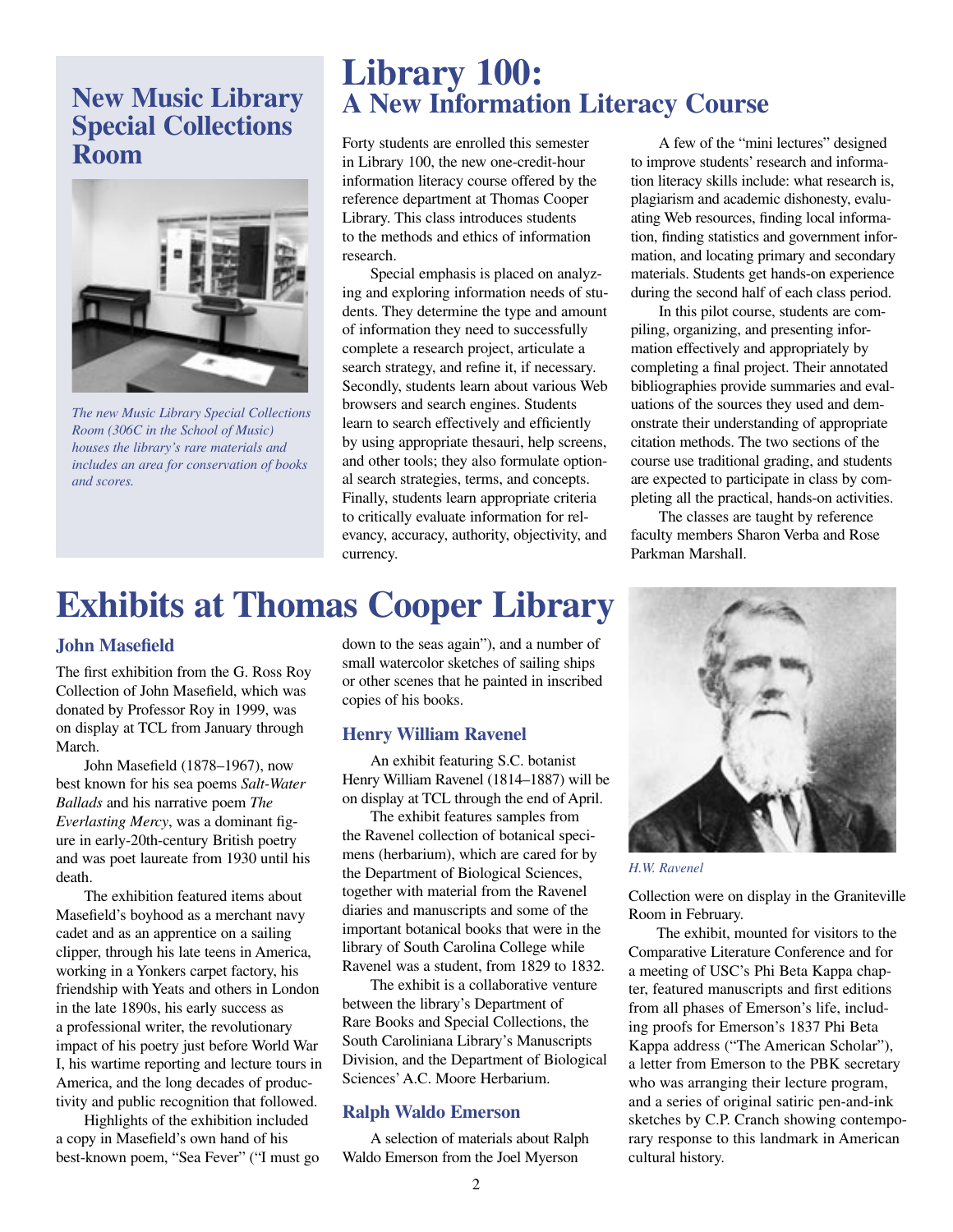# **Joyce Carol Oates Is Thomas Cooper Society Speaker**



*Shown, left to right, are Donna Sorensen, Andrew Sorensen, Joyce Carol Oates, Jennifer Whittle, and Lucille Mould.*

Noted American novelist Joyce Carol Oates was the featured speaker at the Thomas Cooper Society's annual dinner meeting in January. After her talk, Oates was presented with the society's Thomas Cooper Medal for Distinction in the Arts and Sciences by Dean of Libraries, Paul Willis, and society president, Lucille Mould. Oates was introduced by Jennifer Whittle.

Oates charmed her listeners with reminiscences of her girlhood in rural New York state, where she went to the same one-room school that had been attended by her mother when she was a child. This school contained the first library Oates had ever seen. It consisted of a single shelf of books that she read over and over. Oates also shared excerpts from her 2003 memoir, *The Faith of a Writer: Life, Craft, and Art*.

Oates has received the National Book Award, the PEN/Malamud Award for Excellence in Short Fiction, the Common Wealth Award for Distinguished Service in Literature, and the Kenyon Review Award for Literary Achievement. She is the Roger S. Berlind Distinguished Professor of the Humanities at Princeton University and has been a member of the American Academy of Arts and Letters since 1978.

Among her most noted works are the national bestsellers *We Were the Mulvaneys*  (1996) and *Blonde* (2000) as well as *Big Mouth & Ugly Girl* (2002), *Small Avalanches and Other Stories* (2003), *The Tattooed Girl* (2004), and *The Falls* (2004).

### **Libraries Launch New Digital Activities Department**

A new Digital Activities Department has been established in Thomas Cooper Library to digitize materials from the University Libraries' special collections and mount them on the Web. Kate Boyd has been named digital activities librarian and will head the department.

The first two collections that will be made available are Otto F. Ege's *Fifty Original Leaves from Medieval Manuscripts* from TCL's Rare Books and Special Collections and the Sanborn Fire Insurance Maps from the South Caroliniana Library, which include more than 2,000 maps of South Carolina. These images will be available from the Library's Digital Collections Web site at www.sc.edu/library/digital/.

OCLC's database, CONTENTdm, is used for housing and accessing the images. An advisory team assists in choosing projects from the Thomas Cooper, South Caroliniana, Map, Music, and Film Libraries.

### **USC Libraries Acquire New Databases**

USC's libraries, through membership in a consortium of more than 50 South Carolina academic libraries called Partnership Among South Carolina Academic Libraries (PASCAL), have acquired a collection of 12 databases from EBSCO that provide access to over 12,000 full-text titles in core academic disciplines, health sciences, and business.

The two cornerstone databases in the package are Academic Search Premier, one of the world's most valuable and most abundant collections of active full-text peer-reviewed academic journals, and Business Source Premier, the definitive scholarly business database. Other full-text databases new to USC are Psychology and Behavioral Sciences, Computer Source, and the Military and Government Collection.

The EBSCO package also includes the major nursing and allied health sciences database, CINAHL; the Modern Language Association's MLA International Bibliography; the education database, ERIC; and the medical database, MEDLINE.

The PASCAL consortium contract with EBSCO capitalizes on the buying power of the group to save each library money, which can then be used to acquire other vital resources. For more information, consult PASCAL's Web site, http://pascal.tcl.sc.edu/about.html.

### **About EBSCO**

EBSCO is a worldwide leader in providing information access and management solutions through print and electronic journal subscription services, research database development and production, online access to more than 150 databases and thousands of e-journals, a full-featured open-URL link resolver, and e-commerce book procurement.

EBSCO has served the library and business communities for more than 60 years. Additional information on EBSCO is available from www.ebscoind.com.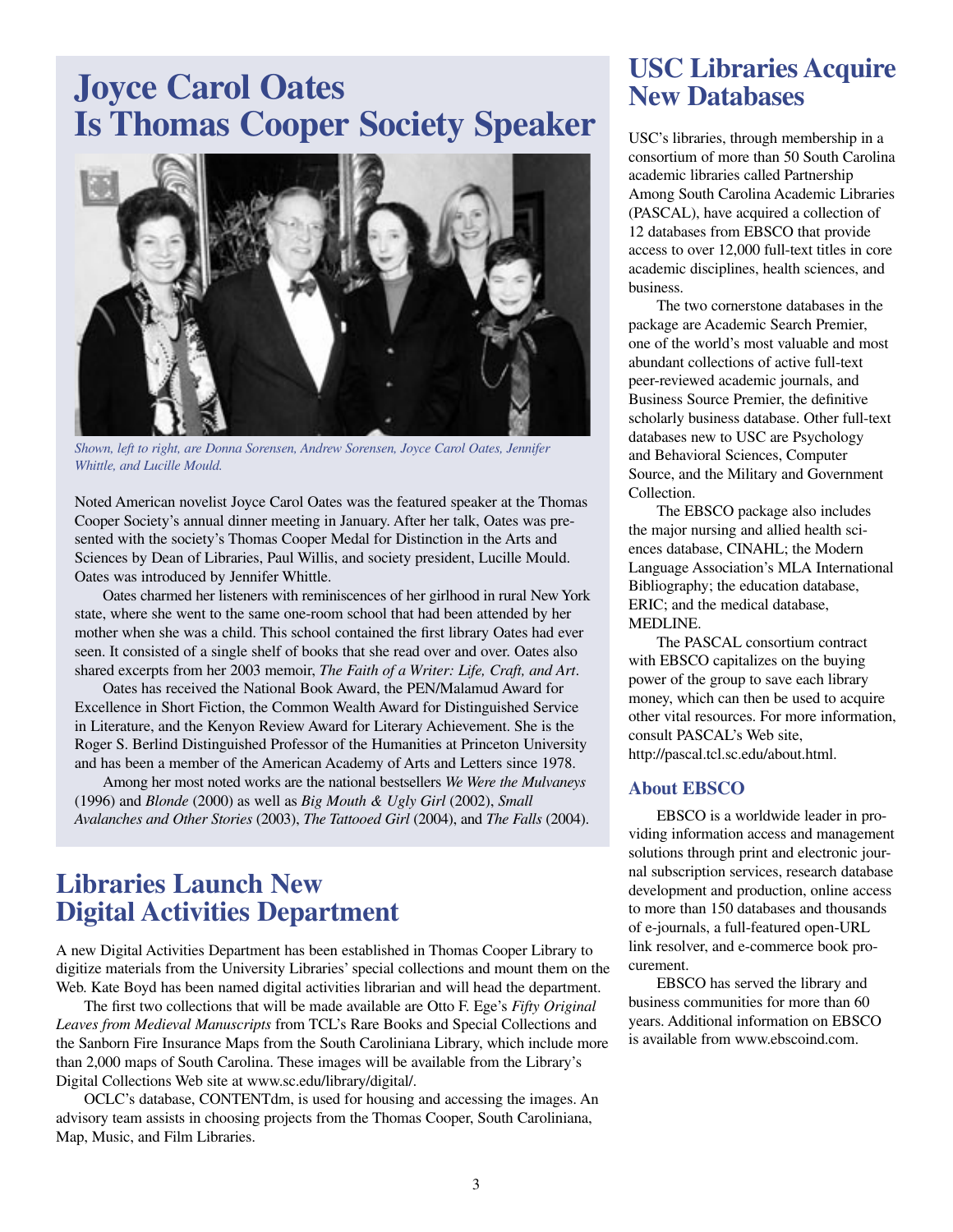# **South Caroliniana Library Receives Ball-Gilchrist Family Papers**

By Allen Stokes

Ever mindful of the need to preserve historical papers for future generations, Alexander (Sandy) Gilchrist donated a large archive of family papers to the South Caroliniana Library in 2003.

If Sandy sensed that someone shared his interest in the history of his native state, that impression provided an opportunity for Sandy to regale the listener with stories about his Ball family, which established roots in South Carolina in the 1690s with the arrival of Elias I (1676–1751).

The publication of Edward Ball's Slaves in the Family (1998) intensified Sandy's interest in the Ball family papers that were kept under a bed and in the attic of his sister's home. Sandy came into possession of the collection after the death of Jane Ball Gilchrist and began the laborious process of sorting and arranging the papers.

The Ball-Gilchrist Collection includes correspondence, business papers, estate and legal papers, plantation journals and diaries, literary compositions, recollections of life on various Ball properties, and photographic images ranging from daguerreotypes to snapshots of individuals, family gatherings, churches, and other buildings. There are 2,158 loose papers—letters, bills and receipts, literary pieces, and genealogical notes and recollections—ranging in date from 1746 to 1999.

Three distinct units comprise the bulk of the correspondence. From 1848 until 1901, Catherine Theus, Jane Shoolbred, and Eliza C. Ball corresponded with Julia Saffery Obear, wife of the Reverend Josiah Obear. In the 1890s, James Poyas Foster, a salesman with the Charleston firm of Edmonds T. Brown, corresponded with his fiancée and later wife Jane Ball, as he made the rounds of towns from the coast to the sandhills. Correspondents in the 1920s and 1930s include Jane Ball Foster and her daughter Jane, who married Gilbert Alexander Gilchrist, as well as Mary H. Gibbs Ball and her daughters, Eleanor Ball Combe and Lydia Child Ball, who was an organizer of the Plantation Melody Singers. She also wrote a history of the group from

1925 through 1933, recorded the lyrics of spirituals they collected, and listed concerts performed from 1925 to 1927.

Among the earliest documents in the collection is Henry Laurens' itinerary from Nov. 9 to Dec. 9, 1779, as he traveled from Schuylkill, Pa., to Charleston via Mepkin Plantation, listing mileage and expenses each day. Among the loose papers in the collection are bills and receipts for household and plantation supplies, medical bills for the treatment of family and slaves, estate papers, accounts with overseers, tax returns, and sales of rice. Other documents concern the purchase of slaves, the valuation of slaves, and the distribution of cloth. Elias Ball III's (1752–1810) tax returns from 1798 to 1809 reveal that his acreage increased from 9,746 to 13,881 while his labor force grew from 330 to 575.

Information about the family's holdings of slaves and land is found in the collection's 42 volumes. These records span the period from 1783 to the post–Civil War years and document lists of slaves at Pimlico, Hyde Park, Quenby, Cedar Hill, Midway, St. James, Kensington, Belle Isle, Limerick, Jericho, and Halidon Hill plantations; the distribution of cloth, blankets, and provisions; births at Quenby with the name of the child and mother; postwar labor agreements; sales of land to African Americans; and William J. Ball's experiment with phosphate mining at Limerick.

Mathurin Guerin Gibbs (d. 1849) kept a record of agricultural and family activities at Rice Hope and Jericho plantations. The five volumes cover the period from July 30, 1838, to Sept. 8, 1845. Trained as a lawyer and classical scholar, Gibbs devoted more attention to the flora and fauna of the natural world than he did to agricultural pursuits, which may explain why he lost Rice Hope and was no more successful at Jericho. The Cooper River rice planters were members of the Strawberry Agricultural Society, whose activities are recorded in a journal from May 5, 1847, to April 13, 1859, and from Dec. 1859, and in a treasurer's book, 1847–1859.

Prior to the gift of this collection, Ball family papers were housed at the South Caroliniana Library, the South Carolina Historical Society, the Southern Historical Collection at the University of North Carolina, and Special Collections at Duke University. The Ball-Gilchrist collection is thus the fifth substantial collection of materials about the Ball and related families to be archived and made available for scholarly research.

# **In Memoriam**



The University and the University Libraries lost a valued colleague when Alexander MacGregor (Sandy) Gilchrist, 74, passed away on Jan. 8, after a long illness. He had served the libraries since 1981, first as a reference librarian and later as head of reference and head of collection development.

Sandy received his early education in the public schools in Charleston, after which he earned an undergraduate degree in classical studies at USC and a Master of Library Science at the University of Kentucky.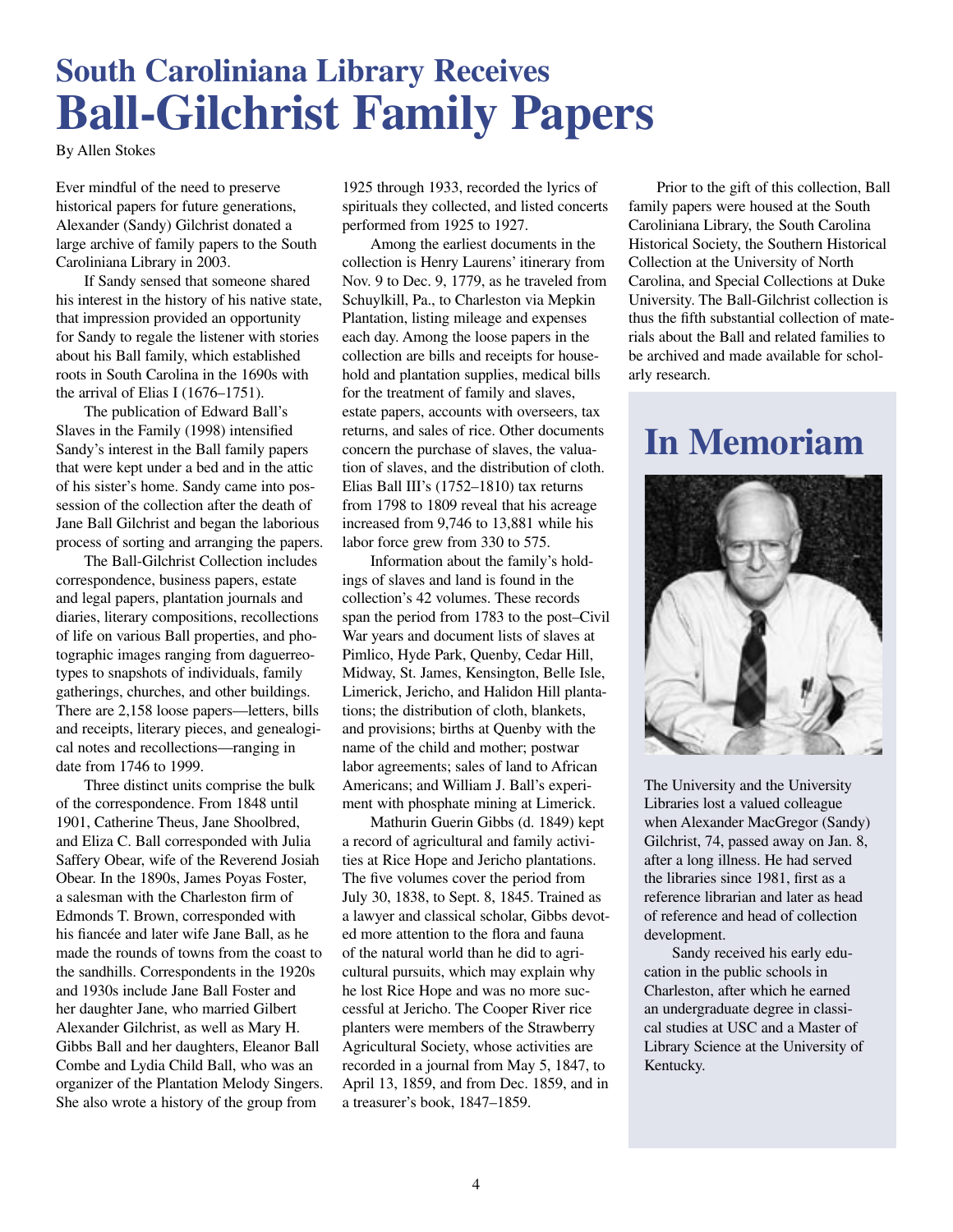# **"An Afternoon with Donald Russell" Bilderback Named**

The University South Caroliniana Society presented a symposium on the life and career of one of South Carolina's most distinguished citizens, the Honorable Donald Russell. Called "An Afternoon with Donald Russell," the symposium was held April 9 at the Russell House.

A panel of speakers, moderated by the society's president, John B. McLeod, presented various aspects of Russell's life, including his roles as attorney, war mobilizer, USC president, governor, U.S. senator, and federal judge.

In conjunction with the symposium, the South Caroliniana Library has mounted a permanent online exhibit of Russell's contributions to the University and the state. Information and items for the exhibit were drawn from materials housed at Modern Political Collections and University Archives.

## **New Integrated Library Service**

#### *(continued from page 1)*

users will be able to enter a search that will run simultaneously across multiple electronic resources, including indexes and abstracting databases. The open-URL resolver software can match the record to the full text of the item if it is available, or search the library catalog.

According to Birchfield, "The technology works behind the scenes so it appears almost seamless to the user. Sometimes, it is hard even for librarians to keep up with all of the library's electronic resources. MetaFind can help by leading searchers to the needed information regardless of the database. For some library users, MetaFind will be their sole tool for finding articles. For the in-depth researcher it can help target indexes to be searched more aggressively."

Other members of the ILS Project Management Team are Linda Allman, Laurel Baker, Betty Boswell, Alma Creighton, Martha Mason, Jane Olsgaard, Joe Pukl, and Tucky Taylor.

### **Statewide Cooperation**

Thanks to state funding, under the umbrella of the Partnership Among South Carolina Academic Libraries (PASCAL), nearly 50 of the state's academic libraries, using Innovative's INN-Reach software, are combining their public catalogs. Students, faculty, and staff will be able in a single search not only to identify materials from any academic library in the state but also to request to borrow the materials from the combined catalog. Books will be delivered within two days. The combined catalog represents a collection of more than 12 million volumes.

### **About Innovative Interfaces, Inc.**

With more than 25 years of partnership with the library community, Innovative Interfaces, Inc (www.iii.com) is the leader in providing Web-powered integrated library management systems. Its flagship product offering, Millennium, is installed in thousands of libraries in 42 countries throughout the world.

# **Archivist of the Year**



*Beth Bilderback*

Beth Bilderback, assistant curator of manuscripts at the South Caroliniana Library, was named Archivist of the Year by the South Carolina Archival Association (SCAA) at its fall 2004 conference.

The statewide association of individuals interested in the management of, preservation of, and access to South Carolina's historical records cited Bilderback's numerous accomplishments as well as her "outstanding service to SCAA and to patrons of the South Caroliniana Library." Bilderback was actively involved with the steering committee that established the organization in 1999 and subsequently was elected to its Executive Board as treasurer.

Bilderback is a graduate of Salem College and the University of South Carolina and has worked at the South Caroliniana Library since 1993.

# **New Faces**



**Jeffrey Makala** *Assistant Librarian Rare Books & Special Collections* 



**Douglas King** *Special Materials Cataloger Thomas Cooper Library*



**Greg Wilsbacher** *Director Newsfilm Library*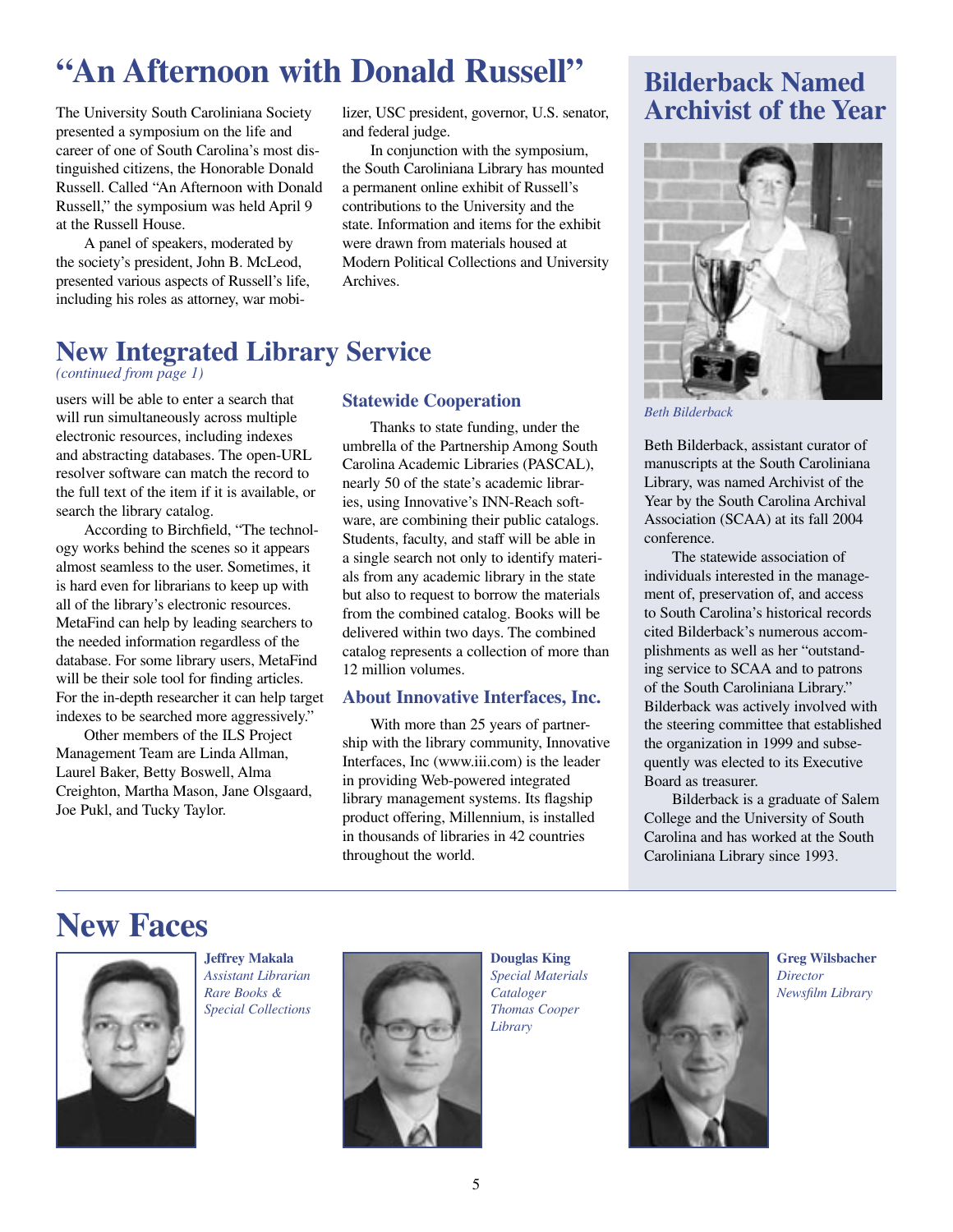

*A photograph portrait of Ken Toombs, director of libraries at USC from 1967 to 1988, was unveiled at a reception held in December in Thomas Cooper Library. Toombs is shown in front of the portrait with Mrs. Toombs (left) and Mrs. Davy-Jo Ridge, a long-time colleague of Mr. Toombs at the library.*

### **Gift from Deward and Sloan Brittain to Benefit South Caroliniana Library**

Hartsville residents Deward and Sloan Brittain (USC graduates in 1942 and 1943, respectively) recently designated a substantial planned gift to benefit the South Caroliniana Library (SCL). The Brittains' gift will establish an endowment, the proceeds from which will be used for acquisitions, preservation, internships, assistantships, staff development, and outreach.

As Mr. Brittain explained, "Through the years, my wife and I have kept our respect and affection for the University. This gift is to be used at the discretion of the University for projects related to the library. We don't ask for anything in return—this is just a love gift."

While reminiscing about his days at USC's College of Journalism, Mr. Brittain told the following story. "While I was a student at USC, I lived in Tenement 10, which was Rutledge. The law school was located just around the corner. One day in

the early 1940s, one of the law students left a library book in my room. I found it after I had moved out and carried that book around for years, always meaning to get it back to the University. Paul Willis [director of USC Libraries] visited with us several years ago, and I told him that I had a library book that had been overdue since 1942. It turned out that only four libraries in the world had that book, the 1934 edition of *The Evolution of Parliament*."

Mrs. Brittain has close ties to SCL, where she contributed and helped organize the papers of her late father, John C (*sic*) Hungerpiller, a 1908 graduate of USC and principal of schools in Hartsville for many years. Mrs. Brittain's sister Gladys Hungerpiller Ingram was responsible for establishing an endowment to honor their father through the John C Hungerpiller Library Research Fund.

### **"Two Hundred Years of Student Life at USC"**

The South Caroliniana Library is featuring an exhibit called "Two Hundred Years of Student Life at USC" through April 27 in the lobby of the library.

Produced by University Archives, the exhibit uses historical documents and images to trace the Carolina student experience since the school's opening in 1805. Highlights include the Great Biscuit Rebellion of 1852, the student who was expelled for attacking the local police station, the admission of women and African Americans, and the streaking craze of the 1970s.

For more information, contact University archivist Elizabeth West at 803-777-5158.

# **Newsfilm Library Receives Federal Funding**

The USC Newsfilm Library has received \$300,000 in federal funding to support activities related to its nationally significant Fox Movietone Newsfilm Collection.

The money will be used in conjunction with the Library of Congress, which also holds a large portion of the Fox Movietone Newsfilm. The goal of the project is to establish a cooperative relationship between the two institutions for better utilization of the collections. It is anticipated that the groundwork laid this fiscal year will result in an extended partnership between the two libraries and their newsreel collections.

The Newsfilm Library will also use the funding to develop midterm and longterm plans for the growth of the Newsfilm Library's collections and facilities and for general film preservation needs.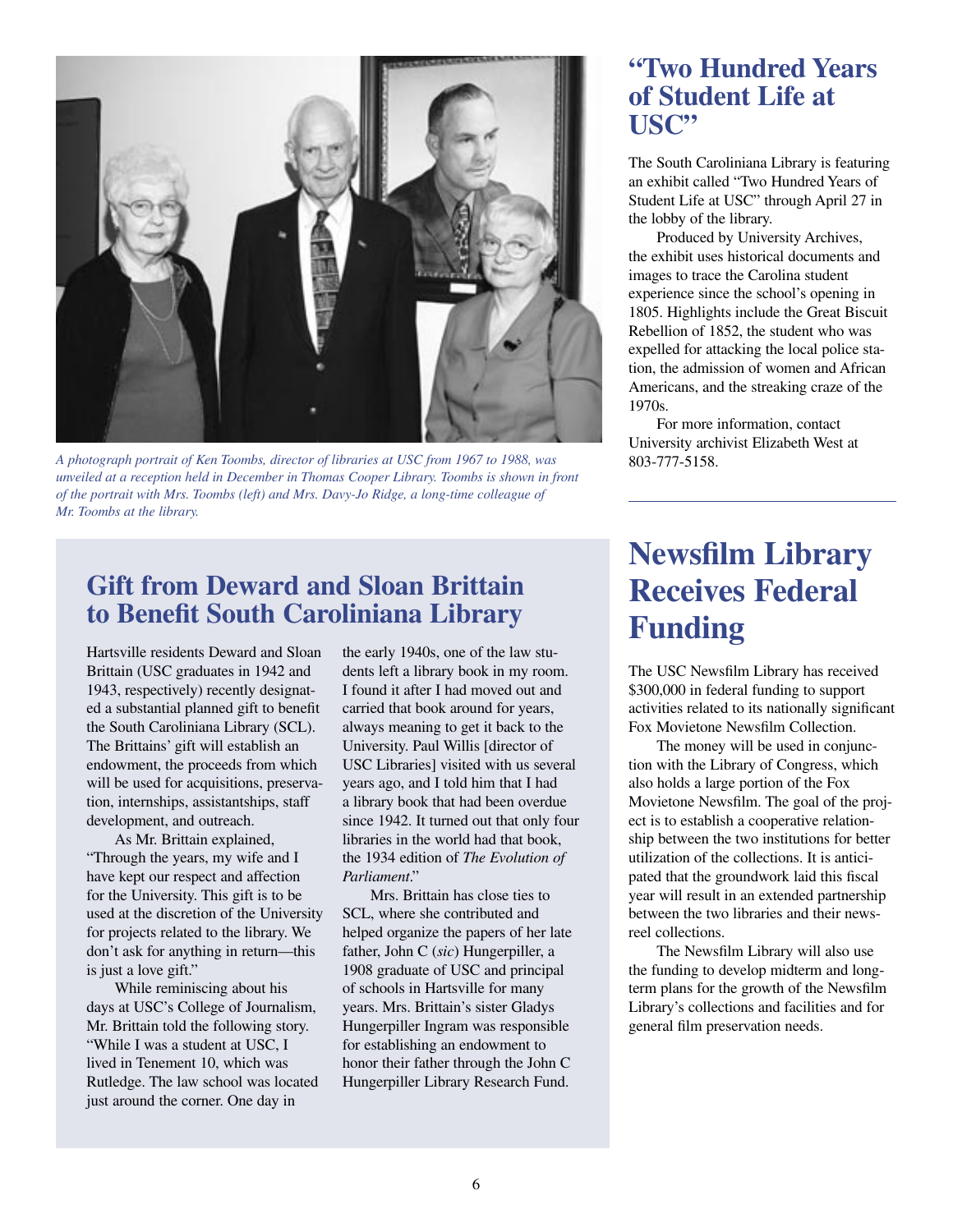# **John Kenneth Adams Presents Lecture at Music Library**

Distinguished Professor Emeritus John Kenneth Adams presented "Monsieur Croche, The Dilettante Hater: A Talk with Music" in the USC Music Library in November.

The event celebrated Adams' gift to the Music Library of a rare first edition (1921) of Claude Debussy's volume of music criticism, *Monsieur Croche Antidilettante*. The volume, on Edogawa Japanese paper, is number 15 of a print run of 50 and includes an otherwise unknown portrait of the composer. The book is on display in the Music Library Special Collections Room (Room 306C).

Adams also gave the library a limited-edition series of copperplate engravings (1930) by Bernard Naudin (1876–1976). These engravings illustrate Ludwig von Beethoven in the context of his turbulent relationship with the "Immortal Beloved" (assumed to be Countess Therese von Brunsvik) and of the countess' imagined connection to the "Appassionata" sonata. Other donations included a beautifully illustrated piano score of Debussy's *La Boîte à Joujoux, Ballet pour Enfants* (1920) and several monographs related to French music and dance that Adams acquired on his last trip to Paris.

Adams, who retired from the School of Music in 2002 but continues to teach and perform widely, studied piano at Yale University and the Royal Academy of Music in London.



*John Kenneth Adams*



*Members of the Ex Libris Society Executive Committee are shown here at their organizational meeting on November 8. Seated are Bob Ackerman, Carol Winberry, Donna Sorensen, Lucille Mould, and Claude Walker. Standing are Carol Benfield, John Winberry, Patrick Scott, Louisa Campbell, Sam Erwin, John Herr, Wilmot Irvin, John McLeod, Steve Griffith, Warren Irvin, Paul Willis, Scott Derrick, Fred Miller, and Elliott Holman. Claude Walker, who was elected president, led the group in a discussion about the purpose of the committee, which is to support the entire* 

 *library system.*